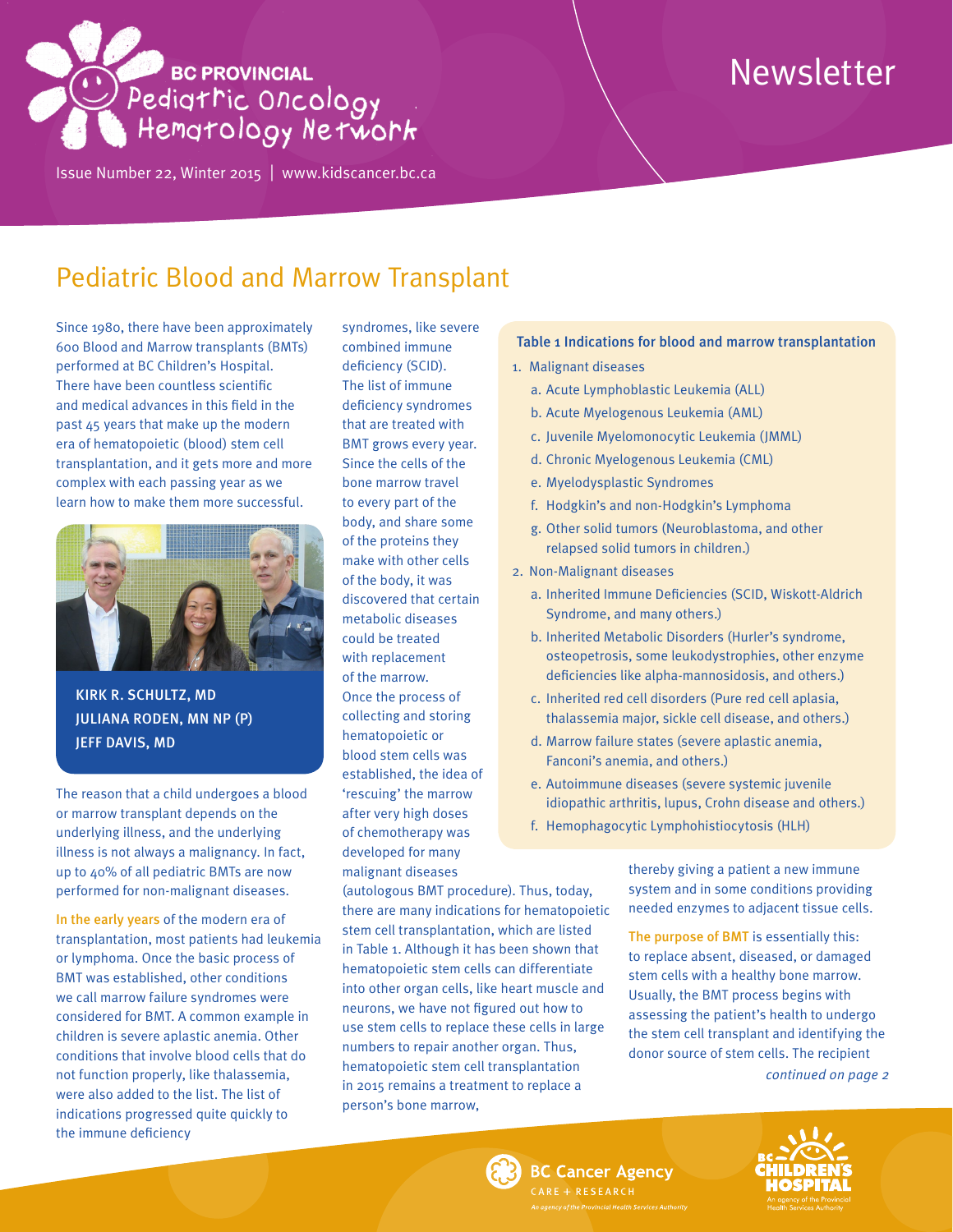#### *Pediatric blood and marrow transplant continued from page 1*

is then admitted for approximately one week of intensive chemotherapy, called the conditioning or preparative regimen. The dual purpose of this preparative regimen is to remove the "immunogenic" cells that can cause rejection of the graft and in the case of malignancy to remove any residual malignant cells. The stem cell infusion occurs on what is known as "day 0". The stem cells, which have been collected previously and frozen in the case of donating one's own stem cells (called autologous), or collected the same day as the infusion (if the stem cells are from a related donor), are infused via a central intravenous catheter which has been surgically implanted. This is generally uneventful and tolerated well. After the stem cell infusion, we await recovery of healthy new cells over the weeks.

There are two types of BMT: autologous, which means the stem cell source is the recipient him/herself; and allogeneic, which means the stem cell source is from someone other than the recipient. This can be a related sibling, parent, unrelated adult or unrelated umbilical cord blood.

Autologous transplants are somewhat less complicated than allogeneic BMTs, and the purpose of them is also somewhat different. Autologous transplants are generally used in the treatment of solid tumors. Very high doses of intensive chemotherapy are given to treat the malignant tumor, so high that recovery of healthy bone marrow cells would take months. The risk of infection is very high during this period of recovery. Therefore, these patients undergo a stem cell collection prior to this procedure, after which the cells are cryopreserved (frozen) and stored in a lab at the BCCH site. When the stem cells are due to be infused, the cells are thawed and infused directly into the patient. This allows very high doses of chemotherapy to be given for solid tumors; the stem cell infusion hastens blood count recovery to usually less than two weeks.

In allogeneic BMT, stem cells are collected from a source other than the patient. Donors are assessed by a special typing called human leukocyte antigen typing, and these antigens (or proteins) are inherited

as a grouping from each biological parent. Therefore, the best chance for well-matched donors is from a full sibling. Otherwise, an alternative donor may be used either from a cord blood bank or from unrelated adult donor registries e.g. OneMatch. Using a fully matched donor decreases the risk of engraftment failure (failure of the new stem cells to make healthy blood cells) as well as graft vs host disease (GVHD).

Graft versus Host Disease (GVHD) is a disease whereby the new immune system of the donor (graft) recognizes the recipient's (host's) body as foreign and attacks the host. Almost all patients are given prophylactic medication called immune suppression to prevent GVHD. Despite this medication, a significant proportion of patients still develop GVHD; from 30% in full matched sibling donor transplants to more than 70% using unrelated or less fully matched donors. There are two forms of GVHD, an early form (acute) and late onset form (chronic).

In the first few months after day 0, acute GVHD can develop as an immune response against the skin causing a rash, the gut in the form of diarrhea or pain, or the liver causing increased liver enzymes and jaundice. This can be a potentially debilitating and devastating condition. It is generally treated with systemic steroids, and/or changes to immune suppressive therapy. While we have become very good at treating and minimizing the effects of the acute form of GVHD, we still have a significant problems treating chronic GVHD.

Chronic GVHD develops slowly and is very slow to resolve. Sometimes it never goes away and stays the rest of a person's life. Chronic GVHD is a very complicated disease and can affect any organ or tissue in the body resulting in decreased quality of life or inability to return to normal physical activity. We have been able to significantly decrease the impact of GVHD partially by using antibodies called alemtuzumab and antithymocyte. Based on research done at BCCH, another antibody therapy called rituximab has been found to be a major step forward in the treatment armamentarium. Another newer treatment is the drug imatinib, which is used to treat chronic myelogenous leukemia, but has been

found to have anti-fibrotic or anti-scarring properties in the treatment of chronic GVHD. Recently, we have begun a new therapy using interleukin-2. Other treatments that have been developed include a process called extracorporeal photopheresis.

None of the agents work for all of the children and teenagers as we are just now starting to understand the biology of this complex disease in Dr. Schultz's lab here at BCCH as well as others around the world. Chronic GVHD is the primary cause of long term health issues suffered by BMT patients and after the first two years is the primary cause of death. Thus, chronic GVHD is now a major focus of research worldwide to make BMT safer for all patients. The Michael Cuccione Childhood Cancer Research program has been partnering and supporting our laboratory at the Child and Family Research Institute (CFRI), one of the laboratories studying this terrible complication.

The transplant team consists of a team of multidisciplinary health care professionals who ensures that the transplant patients get the care they need during this life saving and sometimes life threatening treatment. In 2007, Juliana Roden, a Nurse Practitioner has joined the BMT program.

As the BMT nurse practitioner, she is responsible for patient and family education, evaluation of the donor and recipients prior the transplant hospitalization, as well as post BMT follow-up. Her focus and priority are those receiving allogeneic transplants, with follow-up up to 2 years post BMT. In addition, she is integral to the operation of the chronic GVHD Clinic with Dr. Kirk Schultz. As many of these children go to their home communities after a more than 3 months stay in Vancouver, we must rely on our community health care teams to perform appropriate follow up post -BMT. Much of the system-specific follow-up with regards to GVHD and disease monitoring will be performed here in Vancouver, but unforeseen infections and other longer term side effects of the treatment and GVHD (heart, eyes, endocrine, and other organs) may need to be monitored and treated in the home community. It is important to note that full cellular immunity is not restored until *continued on page 3*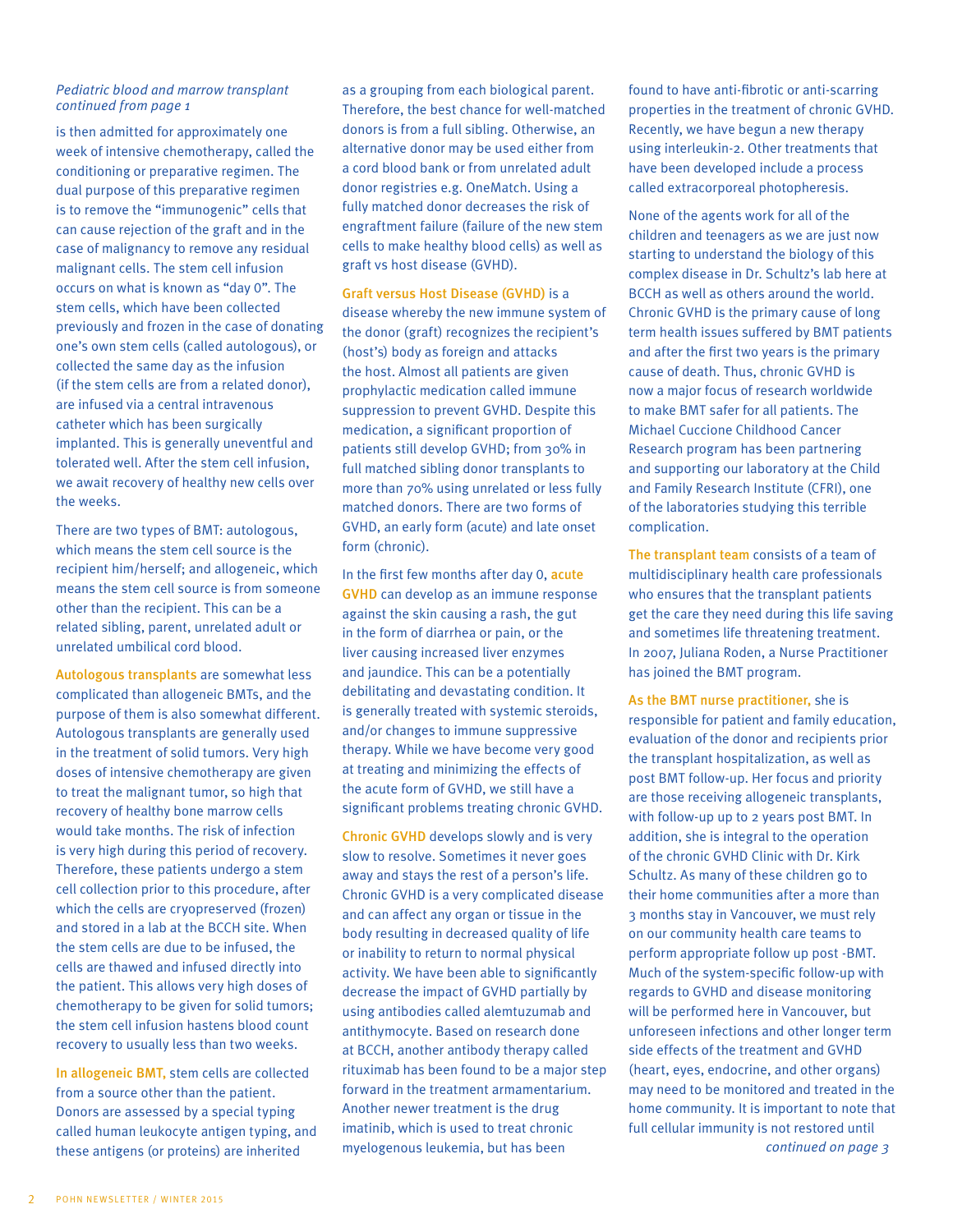

A children's guide to stem cell transplants. A colourful and beautifully-illustrated booklet aimed at young children preparing for a stem cell transplant. It follows the story of Ben, from his initial visit to the stem cell transplant unit through treatment, managing side effects, exploring emotions and what happens after discharge from hospital.

#### Ben's Stem Cell Transplant

published: March 2015

published by Children's Cancer and Leukemia Group www.cclg.org.uk/ www.cclg.org.uk/publications/Treatment/Bens-stem-cell-transplant/BENSSCT

#### *Pediatric blood and marrow transplant continued from page 2*

approximately one year post BMT, and full humoral immunity is not reconstituted until up to two years post BMT. Our BMT team is available for your reference should any questions arise. We thank you for your care and support of these kids and their families as they navigate a very difficult and stressful time in their lives.

Kirk R. Schultz, MD Director, Michael Cuccione Childhood Cancer Research Program Professor of Pediatrics BC Children's Hospital and the Child and Family Research Institute

Juliana Roden, MN NP (P)

Jeff Davis, MD Director of Pediatric BMT Clinical Associate Professor of Pediatrics

The BC Children's Hospital website has a new look! It was launched in September 2015. The main web address remains the same: www.bcchildrens.ca/our-services

The www.kidscancer.bc.ca web address will bring you to the Cancer & Blood Disorder main page which provides information regarding our program. To find information for

health professionals, please click on Health Professionals on the top bar, scroll down to Clinical Resources, click on Oncology, Hematology Bone Marrow Transplant. Network information can be found under scroll down to the bottom of the page, click on Pediatric Oncology Hematology Network



# **THANK YO** Dr. Chris Fryer



How does one begin to thank a man who has dedicated his life to Pediatric Oncology and who has selflessly served the children of British Columbia? After 42 years

as a pediatrician and 37 as a pediatric oncologist, Dr. Fryer is retiring. He shall leave a huge gap and we humbly thank him.

Dr. Fryer graduated in 1965 from the University of London, had his first job as a consultant pediatrician in Halifax in 1973 and came to BC in 1977. Chris was dual certified in pediatric oncology as well as radiation oncology and he served as Division Head in the Division of Pediatric Hematology /Oncology and BMT from 1992-1998. Upon his return to BC after a short sojourn in the Middle East, he became the Medical Director of the Provincial Pediatric Oncology Hematology Network (POHN) in 2002. In this role he provided clinical service, taught, developed policies and advocated for the children of BC. The Network that has flourished under his direction.

Dr. Fryer has achieved numerous academic accolades, has published over 100 journal articles and been a member on many tumor research groups. His passion for children and the commitment to holistic care shows in his co-founding Camp Goodtimes and serving on the boards of Canuck Place and the Zajak Foundation.

From all the patients, families and health care professionals from across the Province we wish him well and thank him from the bottom of our hearts! His wisdom and compassion will be missed…

Dr. Caron Strahlendorf, MB, BCh, FCP, FRCPC Division Head of Oncology Hematology BMT